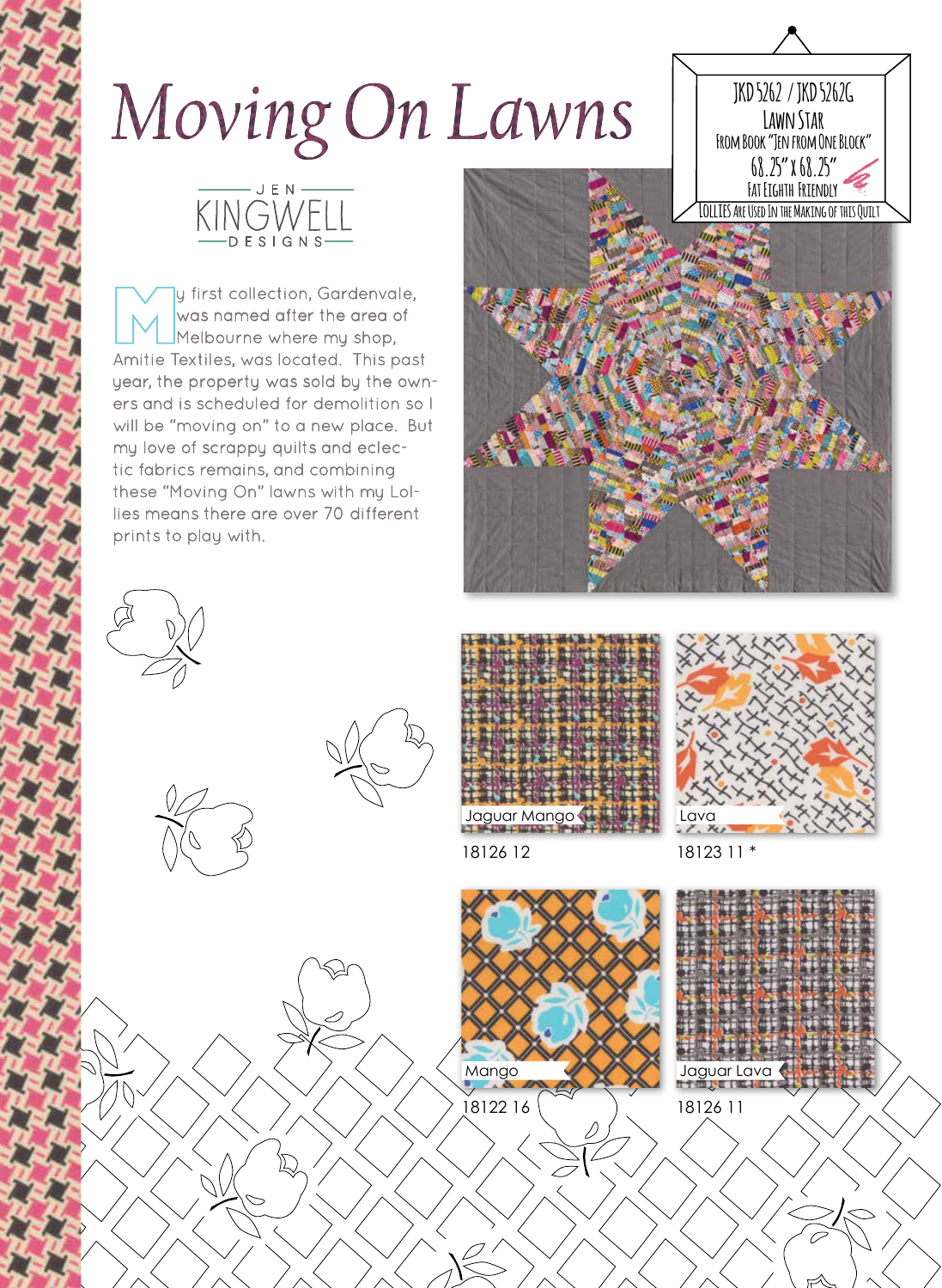

September 2016 Delivery



18126 16 \* Lizard Rock Salt



18128 22



18127 11 \*



18123 19



18121 13



18124 17



18123 16 \*



18122 15 \*



18127 24



18122 13

18128 13

Rock Salt Jaguar





Rawhide



Rawhide Jaguar

18126 17 \*

Lava Rock Salt

18124 22 \*

mod  $\boldsymbol{\mathcal{a}}$ www.modafabrics.com **2016 MARCH INTRODUCTIONS**